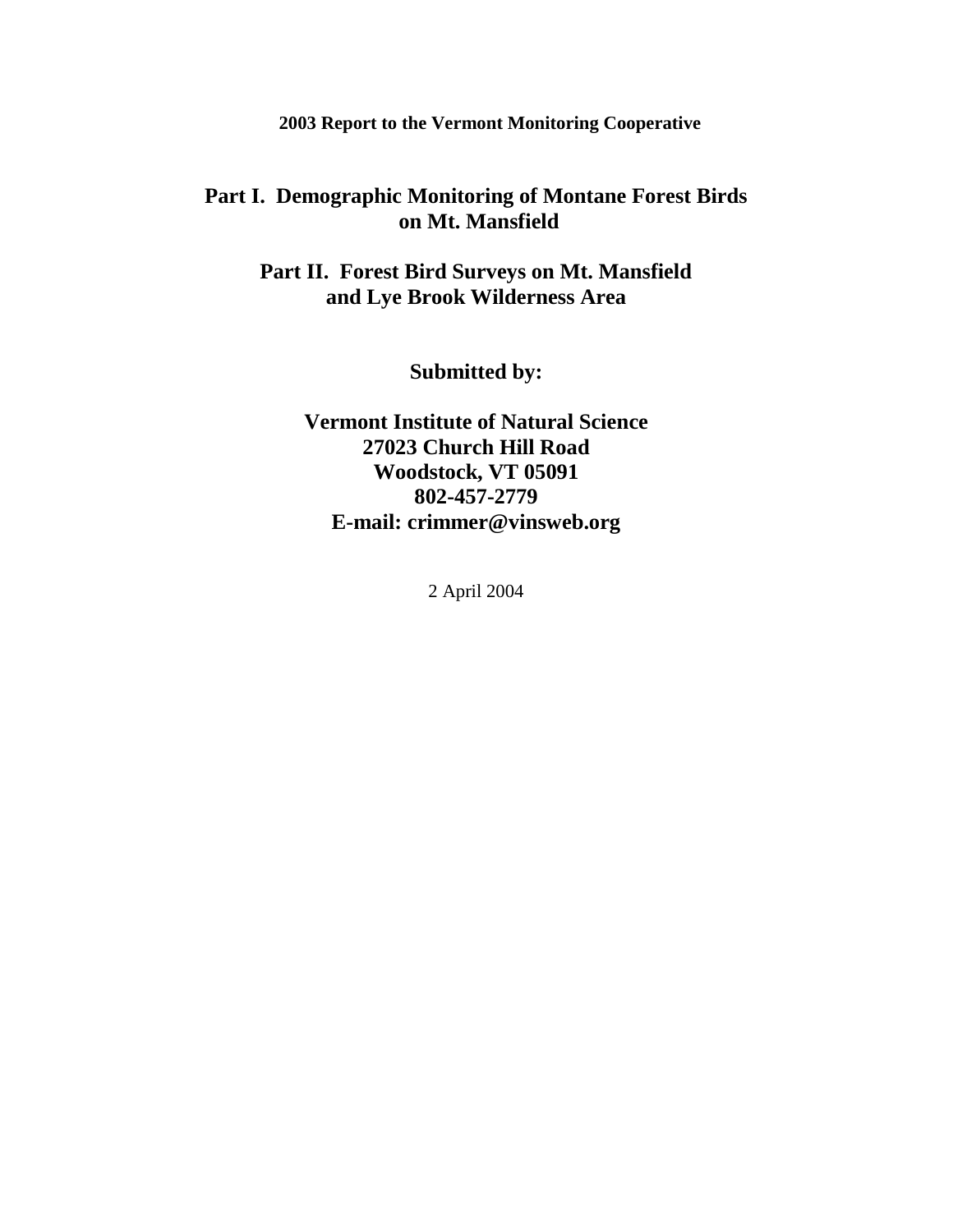## **Part I. Demographic Monitoring of Montane Forest Birds on Mt. Mansfield**

### **Christopher C. Rimmer and Kent P. McFarland**

We continued demographic monitoring and mercury sampling of Bicknell's Thrush *(Catharus bicknelli)*, Blackpoll Warbler *(Dendroica strriata)*, and Yellow-rumped (Myrtle) Warbler *(Dendroica coronata)* on the Mt. Mansfield ridgeline in 2003. Due to continued funding constraints, we were unable to field a full-time research team on the mountain or to conduct field studies on our established Octagon and Ranch Brook plots. Although the scope of our efforts was reduced from previous years', this represented our twelfth consecutive year of monitoring Bicknell's Thrush demographics on the Mt. Mansfield ridgeline. This report presents a brief summary of data collected in 2003.

#### **METHODS**

We used mist-netting and banding to sample breeding populations of Bicknell's Thrush, Blackpoll Warbler, and Yellow-rumped Warbler on an established study plot on the Mt. Mansfield ridgeline between c. 1155-1190 m (3800-3900 ft) elevation. On six dates between 4 June and 3 July, 12-18 nylon mist nets (12 x 2.5-m and 6 x 2.5-m, 36 mm mesh) were placed at sites that have been used annually since 1992, primarily on the Amherst, Lakeview, and Long trails. Nets were generally opened from late afternoon until dusk and from dawn until early afternoon on the following morning. Bicknell's Thrushes were captured both passively and through the use of vocal lures (tape recorded playbacks), while all warblers were passively captured. Each individual was fitted with an aluminum U.S. Fish and Wildlife Service numbered band and a unique combination of 3 plastic colored leg bands. We recorded data on age, sex, breeding condition, fat class, flight feather wear, and net site of capture. Standard morphometrics included wing chord, tail length, weight, tarsal length, culmen length, bill length from mid-nares, bill width, and bill depth. We collected a small blood sample (c. 50 µl) from the brachial vein of all adult Bicknell's Thrushes for mercury analysis. Each sample was stored in a heparinized capillary tube, refrigerated in a vaccutainer in the field, and frozen within 12-48 hours. The fifth secondaries on both wings were clipped just above the follicle and stored in plasticine envelopes for mercury analysis. We also collected the fifth tail feather on both sides for stable isotope and trace element analysis.

### **RESULTS AND DISCUSSION**

We captured 9 Bicknell's Thrushes in 2003 (Table 1). Six of these were two years or older, and 5 had been captured in at least one previous summer on the Mansfield ridgeline. One male was captured for a fourth consecutive year since 2000, while a female originally banded in 1997 but unrecorded in 1998-2000 was recaptured for a third consecutive year. Two males banded in 2001 were recaptured in 2003 after having gone undetected in 2002. These results highlight both the high survivorship and strong breeding site fidelity of adult Bicknell's Thrushes, as well as the difficulty of obtaining complete population samples in a given year. Although we have not yet performed mark-recapture analyses on these 2003 data, it is clear that multiple-year sampling is necessary to obtain accurate demographic data for individual birds. The difficulty of intensively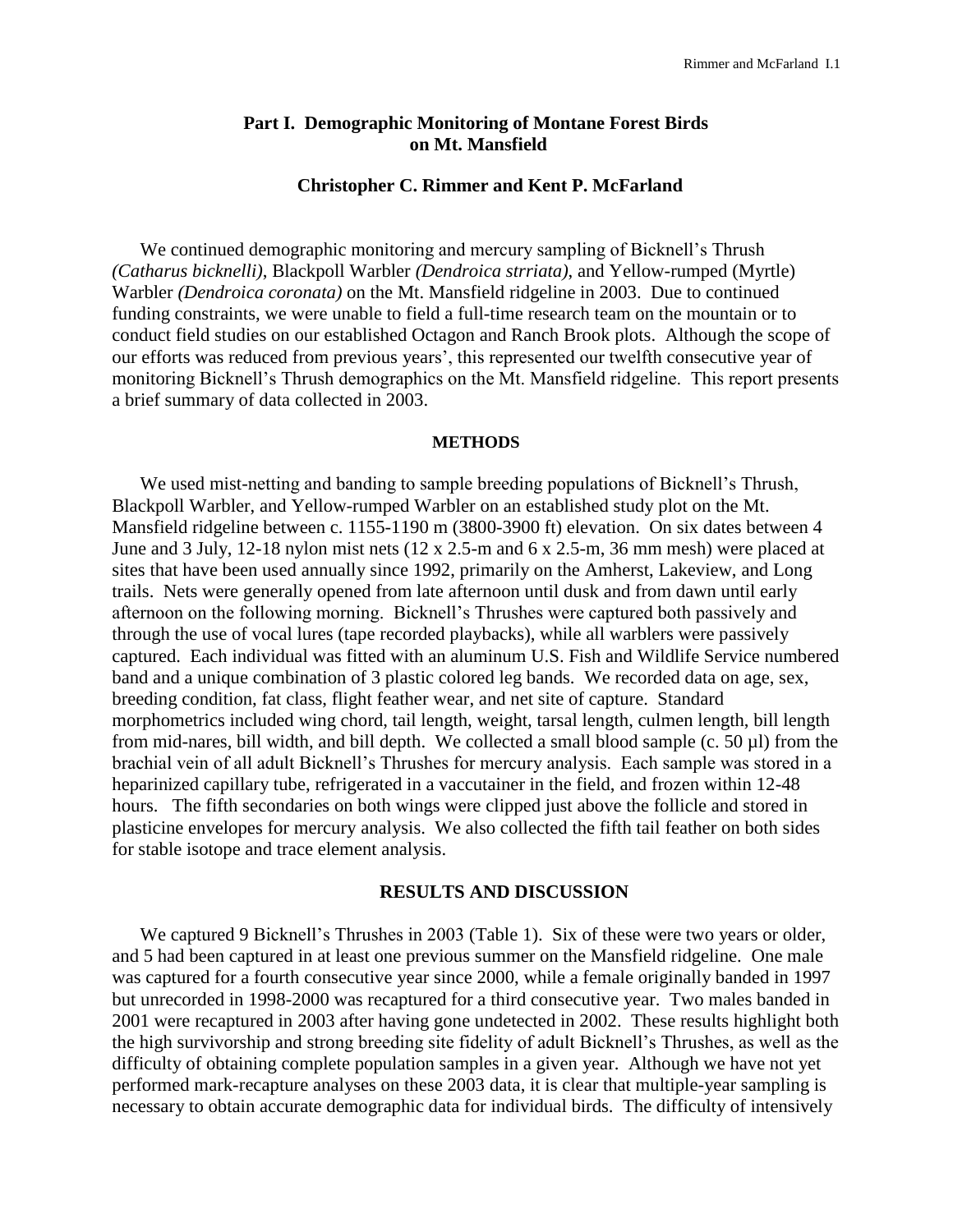sampling all montane forest habitat on this study plot, due to constraints of terrain, accessibility and weather, undoubtedly causes a significant portion of the breeding population to go unsampled each year. This may be particularly true for females, with their smaller home ranges and more limited movements than males.

| <b>Band</b>   | Age <sup>a</sup> | $Sex^b$ | 1997 | 1998 | 1999 | 2000 | 2001 | 2002 | 2003 | Hg                        | Hg              |
|---------------|------------------|---------|------|------|------|------|------|------|------|---------------------------|-----------------|
| <b>Number</b> |                  |         |      |      |      |      |      |      |      | <b>Blood</b> <sup>c</sup> | S5 <sup>c</sup> |
| 122190057     | ASY              | M       |      |      |      | X    | X    |      | X    | 3                         | 3               |
| 122190059     | <b>ASY</b>       | M       |      |      |      | X    | X    | X    | X    | 4                         | 4               |
| 124110998     | ASY              | F       | X    |      |      |      | X    | X    | X    | 3                         | 3               |
| 135192242     | <b>ASY</b>       | М       |      |      |      |      | X    |      | X    | $\overline{2}$            |                 |
| 135192273     | ASY              | M       |      |      |      |      |      | X    | X    |                           |                 |
| 135192274     | ASY              | F       |      |      |      |      |      |      | X    |                           |                 |
| 135192275     | <b>SY</b>        | М       |      |      |      |      |      |      | X    |                           |                 |
| 135192286     | ASY              | М       |      |      |      |      |      |      | X    |                           |                 |
| 135192289     | SY               | M       |      |      |      |      |      |      | X    |                           |                 |

Table 1. Bicknell's Thrush capture histories on Mt. Mansfield ridgeline, 1997-2003.

<sup>a</sup> age in 2003: ASY = after-second year ( $\geq$  2 years old); HY = hatching-year (< 1 year old)

 $b$  M = male; F = female

<sup>c</sup> number of years in which Hg samples collected

We obtained archival blood and feather samples from all 9 Bicknell's Thrushes for mercury analysis (Table 1). Two birds provided samples for a third year, another for a second, and one male yielded a fourth consecutive year of samples. These will be invaluable for examining within-year variability in blood mercury levels (a reflection of short-term dietary uptake) and chronic systemic mercury sequestering through feather growth. These data will be reported in a paper to be submitted to Ecotoxicology in May of 2004.

We captured 25 Blackpoll Warblers in 2003 (Table 2), a dramatic increase from the 9 birds captured in 2002. Six of these had been captured in a previous year. One male was originally banded in 1999, two birds in 2000, two in 2001. Of the 6 recaptured birds, 5 had gone undetected in at least one year subsequent to their original capture year. This suggests that some individuals moved home ranges outside our netting areas between years, or that our sampling intensity is inadequate to ensure high recapture probabilities between years. Our qualititative impression was that numbers of Blackpoll Warblers were higher on the Mt. Mansfield ridgeline in 2003 than in 2002, which was an exceptionally low year. However, our long-term point count data did not reflect this, as the 2003 population index matched that of 2002, the lowest recorded since monitoring began in 1991 (Faccio and Rimmer 2003 VMC report). We can only speculate that the increased numbers of banded Blackpoll Warblers in 2003, 7 of which were yearling birds, may have reflected in part unmated, nonterritorial birds that were not detected during point counts. The long-term demographics of this species on the Mansfield ridgeline warrant further close study.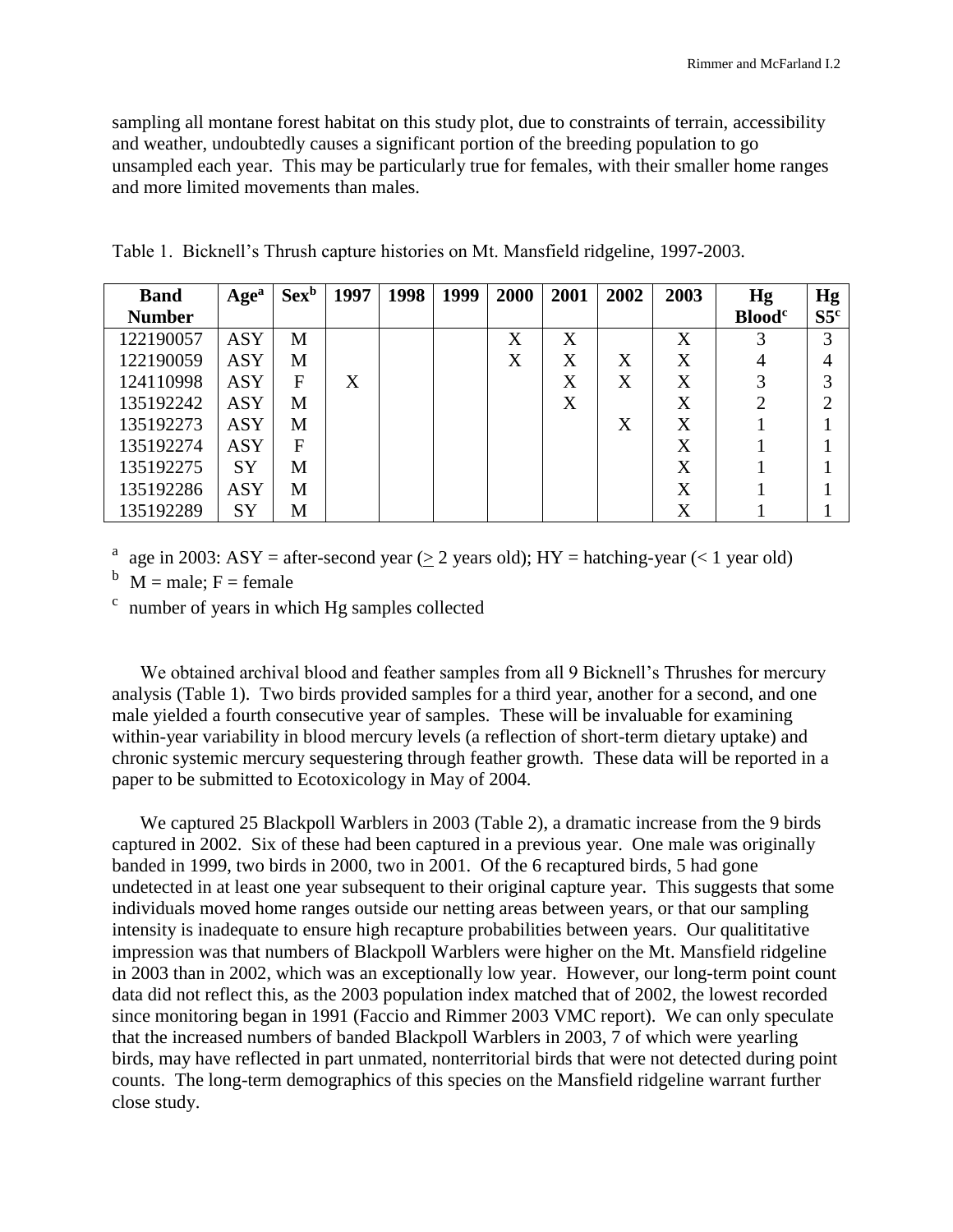| <b>Band</b>   | Age <sup>a</sup> | $Sex^b$          | 1999           | 2000         | 2001         | 2002           | 2003           |
|---------------|------------------|------------------|----------------|--------------|--------------|----------------|----------------|
| <b>Number</b> |                  |                  |                |              |              |                |                |
| 175062366     | <b>ASY</b>       | M                |                |              | $\mathbf{1}$ |                | $\overline{2}$ |
| 175062383     | <b>ASY</b>       | $\boldsymbol{F}$ |                |              | $\mathbf{1}$ |                | $\mathbf{1}$   |
| 178001040     | <b>SY</b>        | $\mathbf F$      |                |              |              |                | $\mathbf{1}$   |
| 239048423     | <b>ASY</b>       | M                | $\overline{2}$ | $\mathbf{1}$ |              |                | $\mathbf{1}$   |
| 239048483     | ÁSY              | $\mathbf F$      |                | $\mathbf{1}$ |              |                | $\mathbf{1}$   |
| 239049211     | <b>ASY</b>       | M                |                | $\mathbf{1}$ |              | $\overline{c}$ | $\overline{c}$ |
| 239049445     | <b>ASY</b>       | M                |                |              |              | $\mathbf{1}$   | $\mathbf{1}$   |
| 239049456     | <b>ASY</b>       | $\mathbf F$      |                |              |              |                | $\mathbf{1}$   |
| 239049457     | <b>SY</b>        | M                |                |              |              |                | $\mathbf{1}$   |
| 239049459     | <b>AHY</b>       | $\mathbf F$      |                |              |              |                | $\mathbf{1}$   |
| 239049460     | <b>AHY</b>       | $\mathbf{F}$     |                |              |              |                | $\overline{c}$ |
| 239049462     | <b>AHY</b>       | $\mathbf{F}$     |                |              |              |                | $\overline{2}$ |
| 239049463     | <b>AHY</b>       | $\mathbf{F}$     |                |              |              |                | $\mathbf{1}$   |
| 239049469     | <b>AHY</b>       | $\mathbf{F}$     |                |              |              |                | $\mathbf{1}$   |
| 239049470     | SY               | M                |                |              |              |                | $\overline{3}$ |
| 239049472     | SY               | $\mathbf{F}$     |                |              |              |                | $\mathbf{1}$   |
| 239049473     | SY               | $\mathbf{F}$     |                |              |              |                | $\mathbf{1}$   |
| 239049474     | <b>ASY</b>       | M                |                |              |              |                | $\mathbf{1}$   |
| 239049478     | <b>ASY</b>       | M                |                |              |              |                | $\mathbf{1}$   |
| 239049479     | <b>SY</b>        | M                |                |              |              |                | $\mathbf{1}$   |
| 239049480     | <b>SY</b>        | M                |                |              |              |                | $\mathbf{1}$   |
| 239049484     | <b>ASY</b>       | M                |                |              |              |                | $\mathbf{1}$   |
| 239049486     | <b>SY</b>        | M                |                |              |              |                | $\mathbf{1}$   |
| 239049487     | SY               | M                |                |              |              |                | $\mathbf{1}$   |
| 239049488     | <b>AHY</b>       | M                |                |              |              |                | 1              |

Table 2. Blackpoll Warbler capture histories on Mt. Mansfield ridgeline, 2000-2002. Numbers under each year indicate number of captures in that year.

> <sup>a</sup> age in 2003: ASY = after-second year ( $\geq$  2 years old); SY = second-year (1 year old); AHY = after-hatching year  $(> 1$  year old)

 $b$  M = male; F = female

We captured 13 adult Yellow-rumped Warblers on the Mt. Mansfield ridgeline in 2003 (Table 3). None had been banded in a previous year, and 6 of the 11 known-aged birds were yearlings. Sampling intensity was too low to permit meaningful conclusions about return rates or site fidelity, but this was a very surprising result, given the incidence of returning adults in both 2001 and 2002. Point count data showed a decline from 2003's record high index, but this species continues to show an increase on the Mansfield ridgeline (Faccio and Rimmer 2003 VMC report).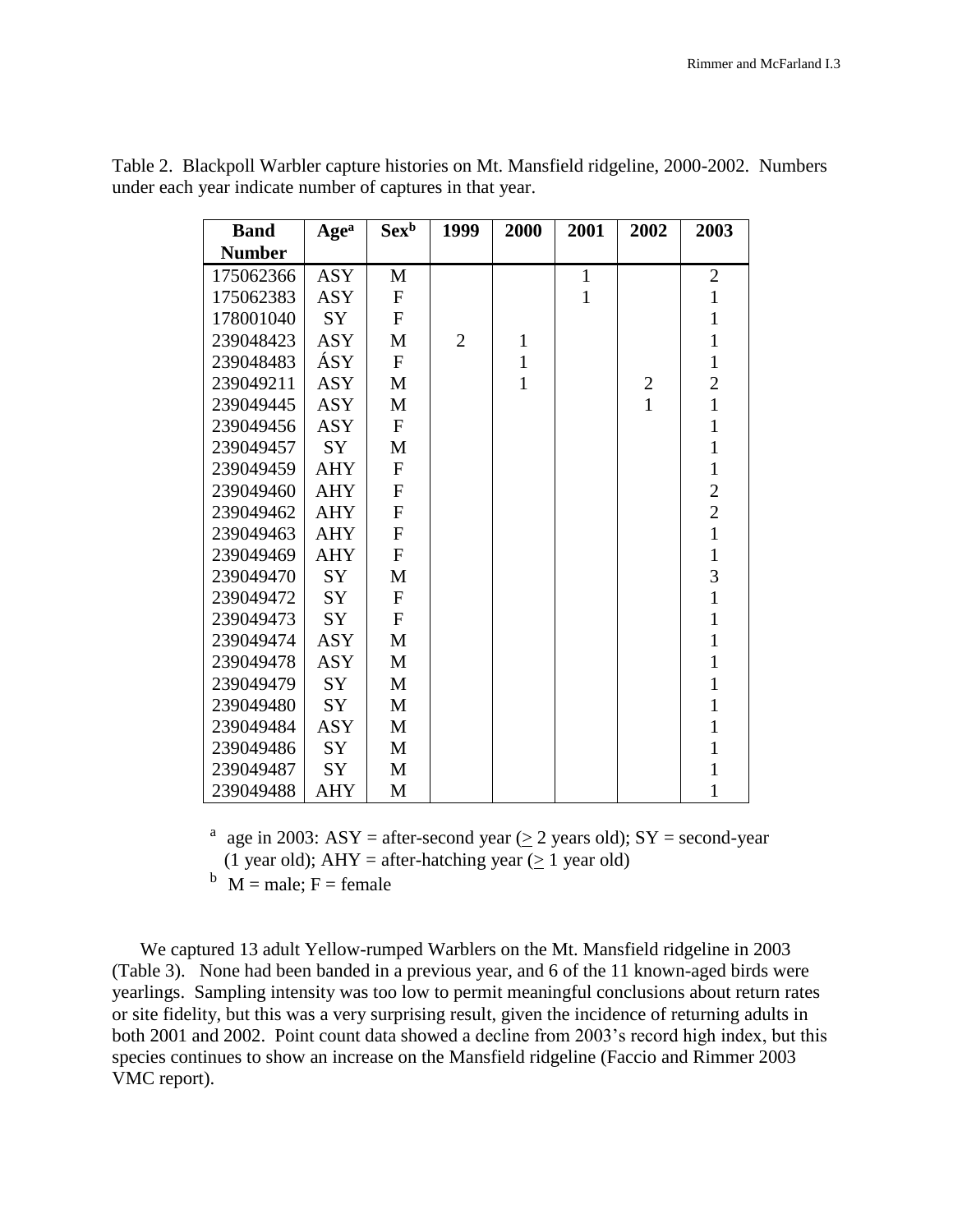| <b>Band</b>   | Age <sup>a</sup> | $Sex^b$ | 2003 <sup>c</sup> |
|---------------|------------------|---------|-------------------|
| <b>Number</b> |                  |         |                   |
| 239049454     | SY               | F       | 1                 |
| 239049455     | ASY              | M       | 2                 |
| 239049458     | SY               | M       | 1                 |
| 239049461     | AHY              | F       | 1                 |
| 239049464     | AHY              | F       | $\overline{2}$    |
| 239049465     | ASY              | M       | $\overline{2}$    |
| 239049466     | ASY              | M       | 1                 |
| 239049467     | ASY              | M       | $\overline{2}$    |
| 239049468     | SY               | M       | 1                 |
| 239049471     | <b>SY</b>        | F       | 1                 |
| 239049475     | SY               | F       | 1                 |
| 239049476     | SY               | F       |                   |
| 239049477     | ASY              | М       |                   |

Table 3. Yellow-rumped Warbler capture histories on Mt. Mansfield ridgeline, 2003.

- <sup>a</sup> age in 2002: ASY = after-second year ( $\geq$  2 years old); SY = second-year (1 year old);  $AHY = after-hatching year (> 1 year$  old)
- $b$  M = male; F = female
- c number of captures in 2003

In summary, 2003 montane forest bird research on Mt. Mansfield was characterized by the continuation of scaled-back efforts from those conducted in 1992-2002. This resulted in relatively small sample sizes of marked individuals. Although constant-effort mist-netting and banding may be an effective and valid means to monitor avian population dynamics on Mt. Mansfield, it appears that at least 6-8 annual visits will be necessary to obtain adequate data for robust metrics of survivorship, population turnover, and site fidelity via mark-recapture analyses. Our plans for 2004 are to increase our sampling intensity from 2002-2003 levels and to continue collection of blood and feather samples for mercury analysis. We will especially target knownidentity individuals for which we have data on mercury levels from previous years. These present an opportunity to obtain data that are virtually unique among free-ranging wildlife and are especially important to understand patterns of mercury burdens in montane forest birds.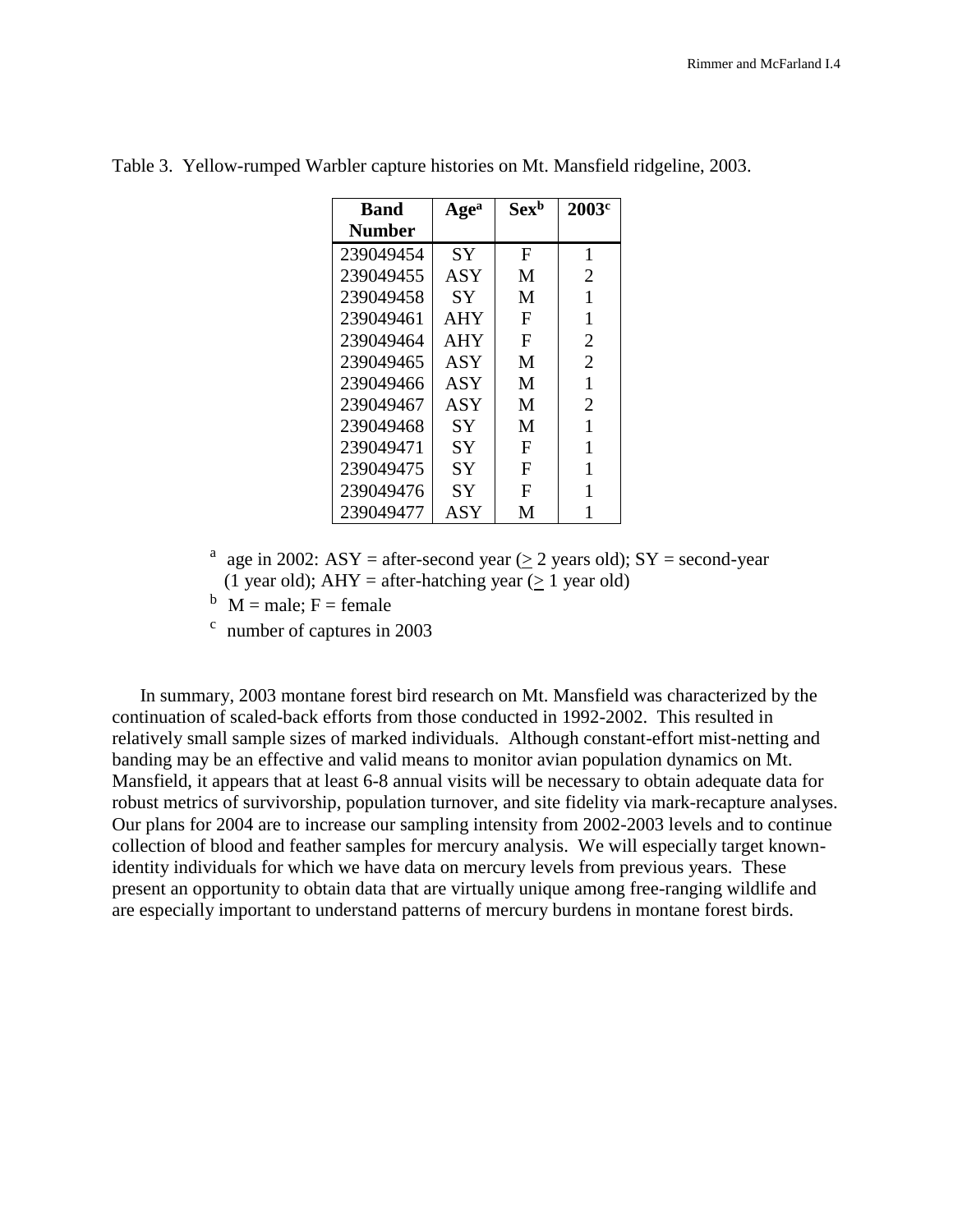### **Forest Bird Surveys on Mt. Mansfield and Lye Brook Wilderness Area**

### **Steven D. Faccio and Christopher C. Rimmer**

In 2003, the Vermont Institute of Natural Science (VINS) conducted breeding bird censuses at 2 permanent study sites on Mt. Mansfield and on 1 site at the Lye Brook Wilderness Area (LBWA) of the Green Mountain National Forest. The Mt. Mansfield Ridgeline was surveyed for the 13<sup>th</sup> consecutive year, while the Ranch Brook site was censused for the 9<sup>th</sup> consecutive year. Our permanent study site at Underhill State Park was not surveyed during 2003 due to observer time constraints. A new observer has been enlisted to conduct future surveys at Underhill beginning in 2004. The Underhill State Park site consisted of mature northern hardwoods at an elevation of 671 m (2200 ft), while the Ridgeline site, at 1158 m (3800 ft), consisted of montane fir-spruce. The Ranch Brook site ranged between 975 and 1097 m (3200 and 3600 ft), and was dominated by a paper birch-fir canopy. The LBWA study site, located in Winhall, Vermont just north of Little Mud Pond, was characterized by mature northern hardwoods at an elevation of 701 m (2300 ft). The LBWA was first surveyed in 2000.

These four study sites are part of VINS' long-term Forest Bird Monitoring Program (FBMP). This program was initiated in 1989 with the primary goals of conducting habitat-specific monitoring of forest interior breeding bird populations in Vermont and tracking long-term changes (Faccio et al. 1998). As of 2003, VINS had established 38 monitoring sites in 9 different forested habitats in Vermont, with additional sites in New York, Maine, and Massachusetts. A complementary, volunteer-based, long-term monitoring program, called Mountain Birdwatch, was initiated in 2000 to collect census data on five common montane forest bird species throughout the Northeast. In addition to collecting data on bird populations at each site, baseline habitat measurements have been collected at 25 "low elevation" FBMP sites (< 2500 feet elevation) including Underhill State Park and Lye Brook Wilderness.

### **Methods**

### **Bird Surveys**

Surveys were conducted by VINS staff biologists at the Mt. Mansfield Ridgeline and Ranch Brook sites, and by a skilled volunteer at the Lye Brook site. Survey methods consisted of unlimited distance point counts, based on the approach described by Blondel et al. (1981) and used in Ontario (Welsh 1995). The count procedure was as follows:

- **1)** Counts began shortly after dawn on days where weather conditions were unlikely to reduce count numbers (i.e., calm winds and very light or no rain). Censusing began shortly (<1min.) after arriving at a station.
- **2)** Observers recorded all birds seen and heard during a 10-min sampling period, which was divided into 3 time intervals: 3, 2, and 5 mins. Observers noted in which time interval each bird was first encountered and were careful to record individuals only once. To reduce duplicate records, individual birds were mapped on standardized field cards and known or presumed movements noted. Different symbols were used to record the status of birds encountered (i.e., singing male, pair observed, calling bird, etc.).
- **3)** Each site, consisting of 5 point count stations, was sampled twice during the breeding season; once during early June (ca. 2-12 June) and once during late June (ca. 14-25 June). Observers were encouraged to space their visits 7-10 days apart. For each site visit, all stations were censused in a single morning and in the same sequence.

In summarizing data for analysis, the maximum count for each species was used as the station estimate for each year. All birds seen or heard were each counted as 1 individual unless a family group or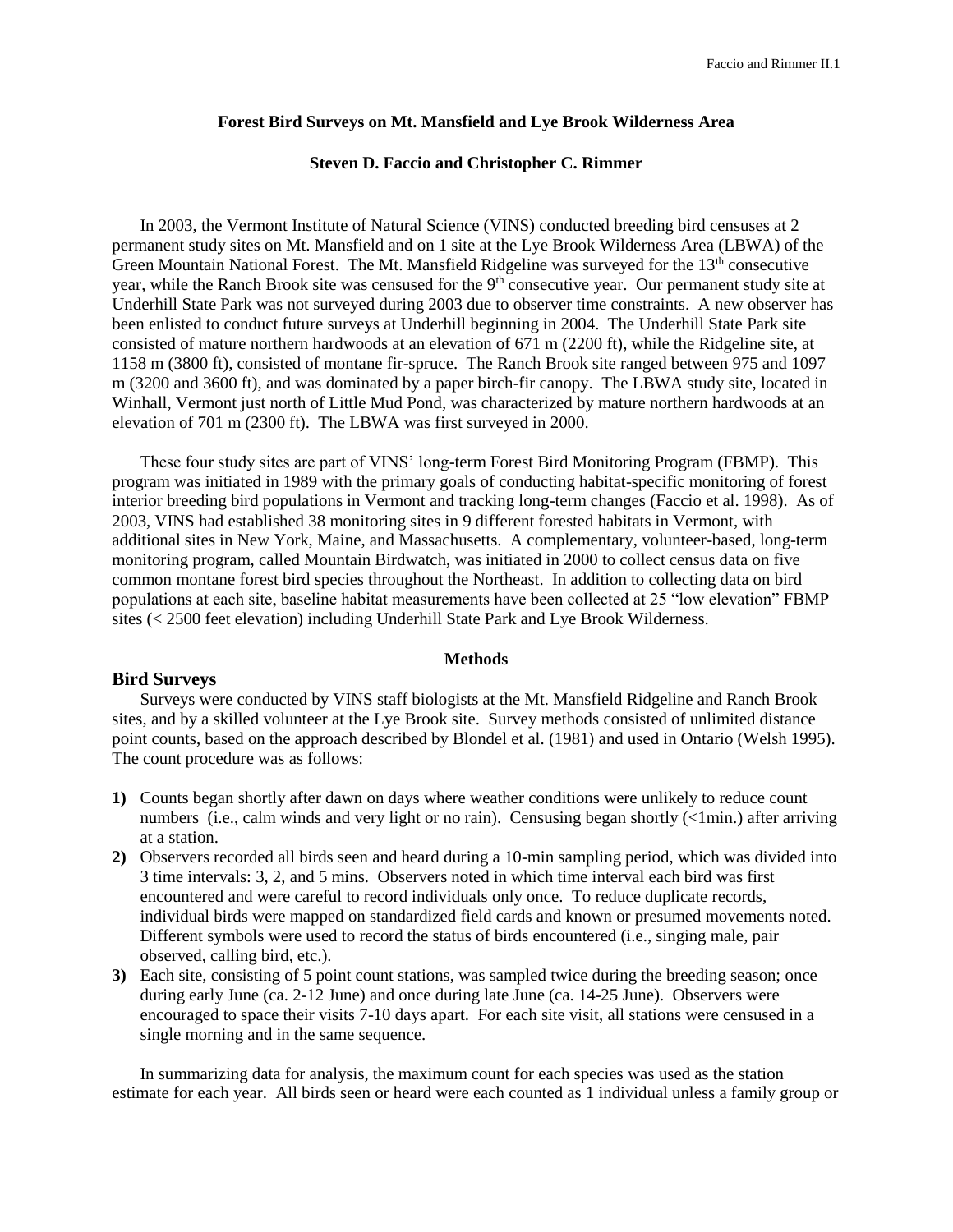active nest was encountered, in which case they were scored as a breeding pair, or 2 individuals. Population trends were calculated for the 8 most commonly encountered species at each of the 2 Mt. Mansfield study sites using simple linear regression. For each species, the slope of the regression line was used as the annual change in population. Regression analyses were done using SYSTAT 10.2.

#### **Baseline Habitat Measurements**

Baseline habitat metrics were collected during 2002 for 25 FBMP sites located at elevations below 2,500 feet. Both the Underhill State Park and Lye Brook Wilderness study sites were included in this data set. We characterized the vegetation at each site through measurements at four 11.3 m radius plots within 50 m of each census point location (4 vegetation plots per census point; 500 plots total). Within each vegetation plot we quantified the forest canopy, understory, and ground cover in 30 measurements, and tabulated plant species richness and abundance by age class following the BBIRD protocol (Martin et al. 1997). These data provide a baseline of forest characterization that can be used to compare forest attributes between study sites, correlate to bird abundances, and periodically measured at the same locations to monitor forest change over time.

### **Results and Discussion**

#### **Bird Surveys**

A combined total of 47 avian species was detected during breeding bird surveys at three study sites on Mt. Mansfield since 1991. Species richness was the same at both of the montane forest sites, with 30 species detected. Surveys at Ranch Brook averaged a greater number of individuals and species per year than the higher elevation and more exposed montane Ridgeline site (Tables 1 and 2). The first 4 years of surveys at the mid-elevation, Lye Brook Wilderness site, show a similar species composition to that of other northern hardwood sites, including Underhill State Park. A total of 34 species have been detected at the Lye Brook site, with a mean of 71.5 individuals of 19 species (Table 3).

On the Mt. Mansfield Ridgeline plot in 2003, species richness was above the 12-year average, while numerical abundance was below average, with 61 individuals of 15 species detected (Table 1). Of the 8 most commonly recorded species, all but Purple Finch were below the 12-year average. Population trends for these 8 species were relatively stable, although the maximum counts of 3 Blackpoll Warblers and 6 Bicknell's Thrush matched the lowest in the count's history.

At the Ranch Brook study site in 2003, both the number of individuals and species richness were below the 9-year average, with 82 individuals of 15 species detected (Table 2). Among the 8 most common species, half were below the 9-year mean. Significant population trends were evident for 2 of these species: Yellow-rumped Warbler showed an annual increase of 0.72 ( $\pm$  1.82 SE) ( $r^2$  = 0.571; *P* = 0.019); and White-throated Sparrow showed a decline of 1.05 per year ( $\pm$  3.81 SE) ( $r^2$  = 0.394; *P* = 0.070). Unlike the Ridgeline plot, Blackpoll Warbler numbers remained stable at Ranch Brook, although the count of 1 Bicknell's Thrush was the lowest ever recorded at the site.

At Lye Brook, both the number of individuals and species richness were below the 4-year average, with 57 individuals of 17 species detected (Table 3). The total number of individuals was considerably lower than the previous 3 years, and is reflected by single counts for 7 species, and zero counts for 2 of the 8 most common species; Yellow-bellied Sapsucker and Winter Wren. Among the 8 most common species, three were above the 4-year average (Hermit Thrush, Black-throated Blue Warbler, and Whitethroated Sparrow). Trend analyses were not conducted for Lye Brook, as 4 years is too short a period over which to assess meaningful trends.

#### **Baseline Habitat Measurements**

A comparison of vegetation measurements from the northern hardwood sites located at Underhill State Park and the Lye Brook Wilderness revealed a striking difference in the amount of herbaceous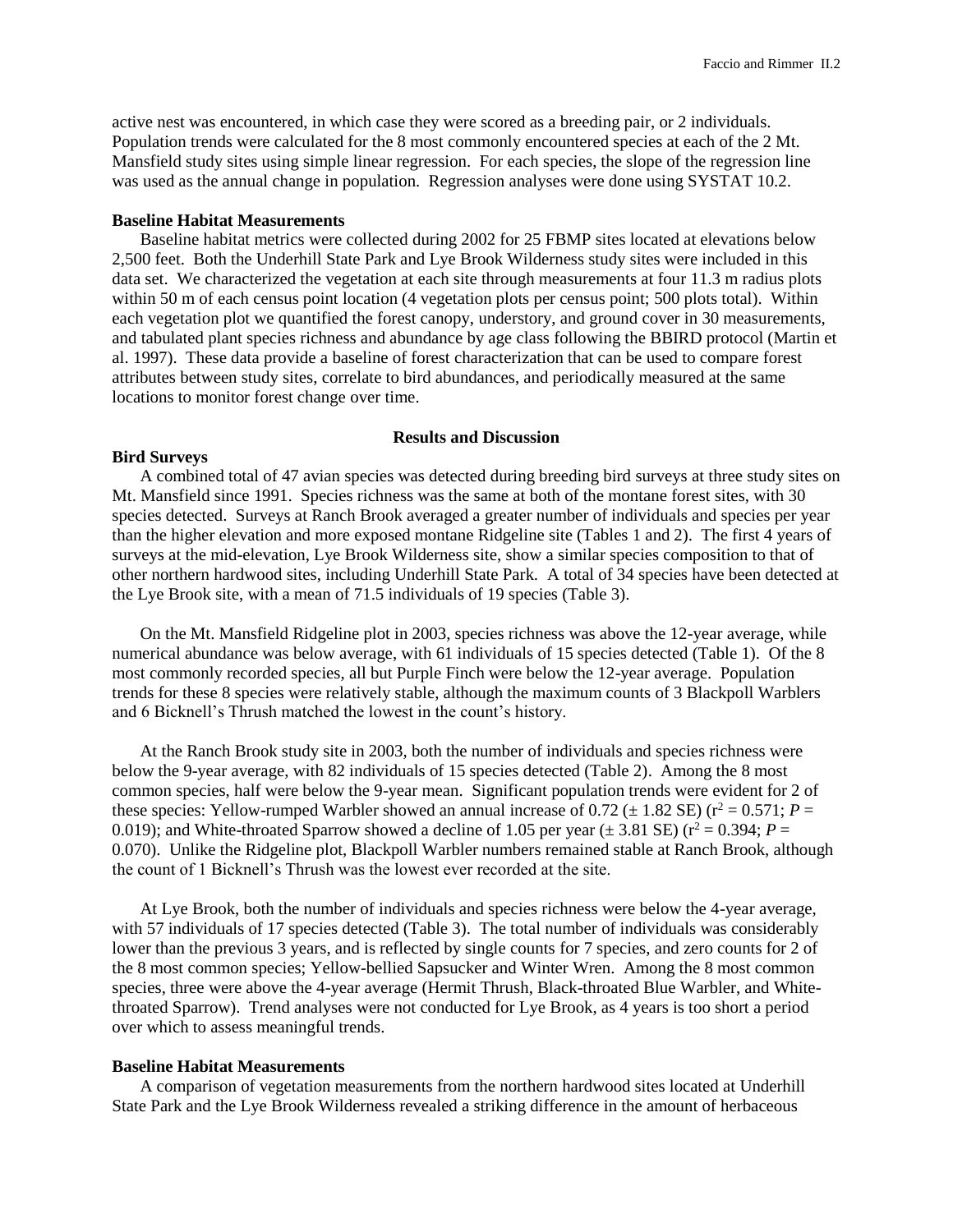ground cover present (Figure 1). Compared to Lye Brook, Underhill had a higher percentage of forbs, ferns, mosses, shrubs, and total green vegetated cover. This difference may be due to the gentle "washing" of nutrients and organic matter from the upper slopes of Mt. Mansfield enriching the midelevation Underhill site. Such downslope movement cannot occur at Lye Brook which is located along a plateau of the Southern Green Mountains. As expected, both study sites had a high degree of canopy closure (> 90%), and well-developed layers of leaf litter.

#### **Conclusions**

Bird surveys on Mt. Mansfield are beginning to show some interesting patterns, and the population fluctuations evident for some species underscore the need for continued monitoring and development of a long-term database. However, population trend estimates must be interpreted carefully. The site-specific trends presented for Mt. Mansfield are preliminary, short-term trends from a limited geographic sample. Changes in survey counts may simply reflect natural fluctuations, variable detection rates, and/or a variety of dynamic factors, such as prey abundance, overwinter survival, and habitat change. Several years of additional data collection, their correlation with other VMC data, and comparison with census data from other ecologically similar sites will be necessary to elucidate meaningful population trends of various species at these sites.

### **Literature Cited**

- Blondel, J., C. Ferry, and B. Frochot. 1981. Point counts with unlimited distance. Pp. 414-420, *In* C. John Ralph and J. Michael Scott (Eds.). Estimating numbers of terrestrial birds. Studies in Avian Biology 6: 630pp.
- Faccio, S.D., C.C. Rimmer, and K.P. McFarland. 1998. Results of the Vermont Forest Bird Monitoring Program, 1989-1996. Northeastern Naturalist, 5(4): 293-312.
- Link, W. A., and J. R. Sauer. 1994. Estimating equations estimates of trend. Bird Populations 2:23-32.
- Martin, T.E., C.R. Paine, C.J. Conway, W.M. Hochachka, P. Allen, and W. Jenkins. 1997. BBIRD Field Protocol. Montana Cooperative Wildlife Research Unit, University of Montana, Missoula, Montana.
- Rappole, J.H., E.S. Morton, T.E. Lovejoy III, and J.L. Ruos. 1995. Nearctic avian migrants in the Neotropics. Smithsonian Institution, Washington D.C. 324pp.

Sauer, J. R., B. G. Peterjohn, and W.A Link. 1994. Observer differences in the North American Breeding Bird Survey. Auk 111:50-62.

- Sauer, J. R., J. E. Hines, and J. Fallon. 2001. The North American Breeding Bird Survey, Results and Analysis 1966 - 2000. Version 2001.2, USGS Patuxent Wildlife Research Center*,* Laurel, MD*.*
- Welsh, D.A. 1995. An overview of the Forest Bird Monitoring Program in Ontario, Canada. Pp. 93-97, *In* C.J. Ralph, J.R. Sauer, and S. Droege, (Eds.). Monitoring bird populations by point counts. General Technical Report PSW-GTR-149. Pacific Southwest Research Station, Forest Service, U.S. Dept. of Agriculture, Albany, CA. 181pp.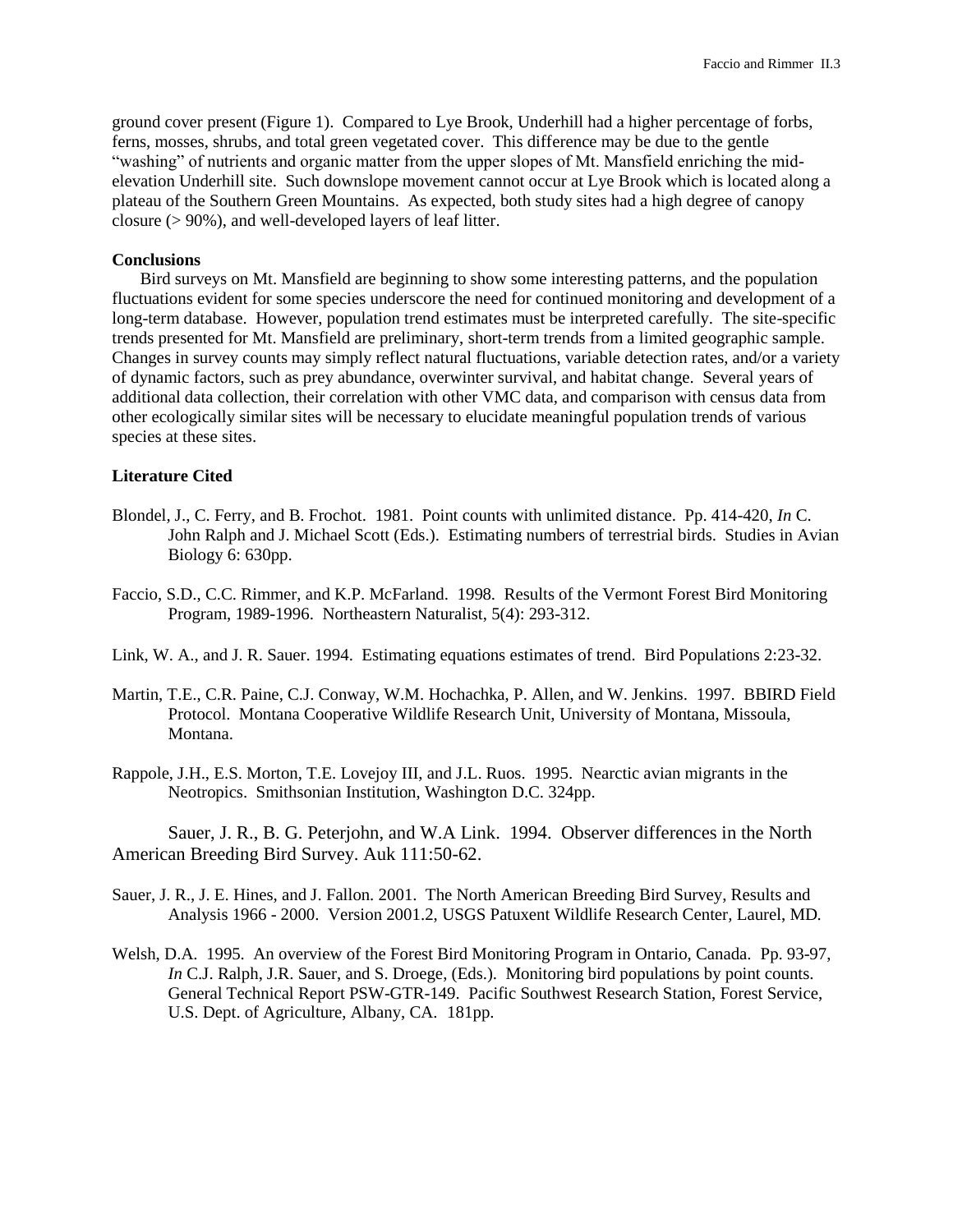

Fig. 1. Comparison of habitat measurements at Underhill State Park and Lye Brook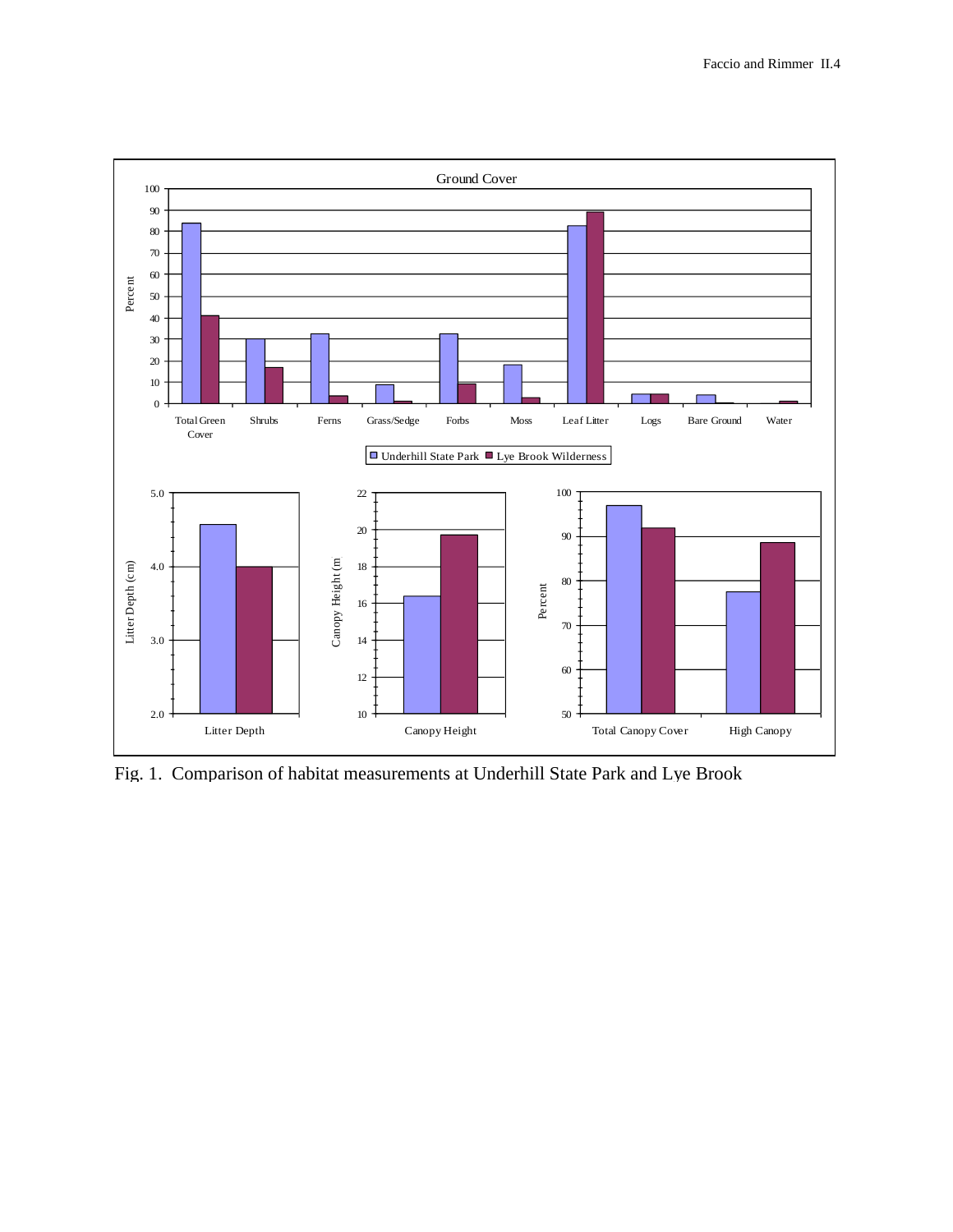| <b>Common Name</b>                  | 91             | $-92$          | <b>'93</b>      | $-94$          | $\overline{95}$ | $-96$          | <b>'97</b>     | $-98$        | <b>499</b>     | $00^{\circ}$   | $\overline{\overline{\mathbf{01}}}$ | 02             | $-03$          | Mean        | SD   | $r^2$ | <b>Trend</b> | <b>SE</b> |
|-------------------------------------|----------------|----------------|-----------------|----------------|-----------------|----------------|----------------|--------------|----------------|----------------|-------------------------------------|----------------|----------------|-------------|------|-------|--------------|-----------|
| Red Squirrel                        |                |                |                 |                |                 |                |                |              |                |                | $\mathbf{1}$                        |                |                | 0.08        | 0.28 |       |              |           |
| Sharp-shinned Hawk                  |                |                |                 |                |                 |                |                |              |                | 1              |                                     |                |                | 0.08        | 0.28 |       |              |           |
| Hairy Woodpecker                    |                |                |                 | 1              |                 |                |                |              |                |                |                                     |                |                | 0.08        | 0.28 |       |              |           |
| Northern Flicker                    |                |                | $\mathbf{1}$    |                |                 |                |                |              |                |                |                                     |                |                | 0.08        | 0.28 |       |              |           |
| Yellow-bellied Flycatcher           |                |                | $\mathbf{1}$    |                | $\mathbf{1}$    | $\overline{2}$ | 3              |              | $\mathbf{1}$   | 1              | $\mathbf{1}$                        | 1              | $\overline{2}$ | 1.00        | 0.91 |       |              |           |
| Alder Flycatcher                    |                |                |                 |                |                 |                | $\mathbf{1}$   |              |                |                |                                     |                |                | 0.08        | 0.28 |       |              |           |
| Red-eyed Vireo                      |                |                |                 |                |                 |                |                |              | $\mathbf{1}$   |                |                                     |                |                | 0.08        | 0.28 |       |              |           |
| <b>Blue Jay</b>                     |                | 1              |                 |                |                 |                |                |              |                |                |                                     |                |                | 0.08        | 0.28 |       |              |           |
| <b>Common Raven</b>                 |                |                | $\mathbf{1}$    |                |                 | 1              |                |              | $\mathbf{1}$   | 1              |                                     | 1              | $\mathbf{1}$   | 0.46        | 0.52 |       |              |           |
| <b>Red-breasted Nuthatch</b>        | $\mathbf{1}$   | $\overline{c}$ | 3               | $\mathbf{1}$   | 3               | $\mathbf{1}$   |                | 1            | $\overline{2}$ |                | $\mathbf{1}$                        |                |                | 1.15        | 1.07 |       |              |           |
| <b>Winter Wren</b>                  | 10             | 9              | $7\phantom{.0}$ | $\overline{4}$ | 5               | $\overline{2}$ | $\overline{4}$ | 10           | 8              | 4              | $\overline{4}$                      | $\overline{7}$ | 3              | 5.92        | 2.72 | 0.154 | $-0.275$     | 2.61      |
| Golden-crowned Kinglet              |                |                |                 |                |                 |                |                |              |                | 1              |                                     |                |                | 0.08        | 0.28 |       |              |           |
| Ruby-crowned Kinglet                |                | $\overline{2}$ |                 |                | $\mathbf{1}$    |                |                |              |                |                |                                     | 1              | $\mathbf{1}$   | 0.38        | 0.65 |       |              |           |
| <b>Bicknell's Thrush</b>            | 6              | 15             | 11              | 8              | 10              | 11             | 9              | 9            | 8              | $\overline{7}$ | 9                                   | $\overline{9}$ | 6              | 9.08        | 2.40 | 0.176 | $-0.258$     | 2.272     |
| <b>Swainson's Thrush</b>            | 3              | 8              | $\mathbf{1}$    | $\mathbf{1}$   | 3               | 6              | $\tau$         | 5            | $\overline{4}$ | 3              | 3                                   | $\overline{2}$ | 2              | 3.69        | 2.21 | 0.009 | $-0.115$     | 2.263     |
| Hermit Thrush                       |                |                |                 |                |                 |                |                |              |                |                | $\mathbf{1}$                        |                | $\mathbf{1}$   | 0.15        | 0.38 |       |              |           |
| American Robin                      | $\mathbf{1}$   | $\overline{4}$ | $\mathbf{1}$    | $\overline{2}$ | $\overline{2}$  | $\overline{2}$ | $\overline{2}$ | 1            | $\mathbf{1}$   | 3              | 3                                   | $\overline{c}$ | 6              | 2.31        | 1.44 |       |              |           |
| Cedar Waxwing                       |                | 1              | $\overline{4}$  |                |                 |                | 9              |              |                |                |                                     |                |                | 1.08        | 2.63 |       |              |           |
| Nashville Warbler                   | $\overline{2}$ |                |                 |                |                 | $\overline{2}$ | 3              | $\mathbf{1}$ | $\mathbf{1}$   |                | $\mathbf{1}$                        |                | $\mathbf{1}$   | 0.85        | 0.99 |       |              |           |
| Magnolia Warbler                    | $\mathbf{1}$   | 2              |                 |                |                 | 3              | $\mathbf{1}$   | -1           |                |                | $\mathbf{1}$                        |                | 3              | 0.92        | 1.12 |       |              |           |
| <b>Yellow-rumped Warbler</b>        | 9              | 11             | 8               | 9              | 8               | 12             | 10             | 13           | 11             | 9              | 11                                  | 14             | 10             | 10.38       | 1.85 | 0.214 | 0.220        | 1.713     |
| <b>Blackpoll Warbler</b>            | 8              | 9              | 9               | 7              | $7\phantom{.0}$ | 15             | 10             | 10           | 9              | 8              | 8                                   | 3              | 3              | 8.15        | 3.05 | 0.189 | $-0.341$     | 2.869     |
| Ovenbird                            |                |                | $\mathbf{1}$    |                |                 |                |                |              | $\mathbf{1}$   |                |                                     |                |                | 0.15        | 0.38 |       |              |           |
| Canada Warbler                      |                |                |                 |                |                 |                | $\mathbf{1}$   |              |                |                |                                     |                |                | 0.08        | 0.28 |       |              |           |
| Lincoln's Sparrow                   | $\overline{2}$ |                |                 |                |                 | 1              |                |              |                |                |                                     |                |                | 0.23        | 0.60 |       |              |           |
| <b>White-throated Sparrow</b>       | 6              | 14             | 14              | 12             | 14              | 13             | 20             | 14           | 19             | 14             | 18                                  | 11             | 13             | 14.00       | 3.61 | 0.127 | 0.330        | 3.519     |
| <b>Dark-eyed Junco</b>              | 3              | 9              | 6               | 2              | 5               | 5              | 9              | 8            | $\overline{7}$ | $\overline{2}$ | $\overline{7}$                      | 6              | 5              | 5.69        | 2.36 | 0.005 | 0.044        | 2.457     |
| <b>Purple Finch</b>                 | $\overline{2}$ | $\overline{4}$ | $\mathbf{1}$    | $\overline{2}$ | 3               | $\overline{2}$ | $\overline{2}$ | 1            | $\overline{4}$ | $\overline{2}$ | 3                                   | $\overline{4}$ | $\overline{4}$ | 2.62        | 1.12 | 0.161 | 0.115        | 1.073     |
| White-winged Crossbill              |                |                |                 |                | 8               |                | $\mathbf{1}$   | $\mathbf{1}$ |                |                |                                     |                |                | 0.77        | 2.20 |       |              |           |
| Pine Siskin                         |                | 1              |                 |                | $\mathbf{1}$    |                | $\overline{2}$ | $\mathbf{1}$ |                |                | 11                                  |                |                | 1.23        | 3.00 |       |              |           |
| <b>Evening Grosbeak</b>             |                | $\overline{2}$ |                 |                |                 |                |                |              |                |                |                                     |                |                | 0.15        | 0.55 |       |              |           |
| <b>Species Richness<sup>a</sup></b> | 13             | 16             | 15              | 11             | 14              | 15             | 17             | 14           | 15             | 13             | 15                                  | 12             | 15             | 14.23       | 1.64 |       |              |           |
| Number of Individuals <sup>a</sup>  | 54             | 94             | 69              | 49             | 71              | 78             | 94             | 76           | 78             | 56             | 80                                  | 61             | 61             | 69.69 13.85 |      |       |              |           |

Table 1. Maximum counts of individual birds, and population trends from linear regression analysis for the 8 most common species (bold type) at Mt. Mansfield Ridgeline, 1991-2003.

<sup>a</sup> Does not include counts of Red Squirrel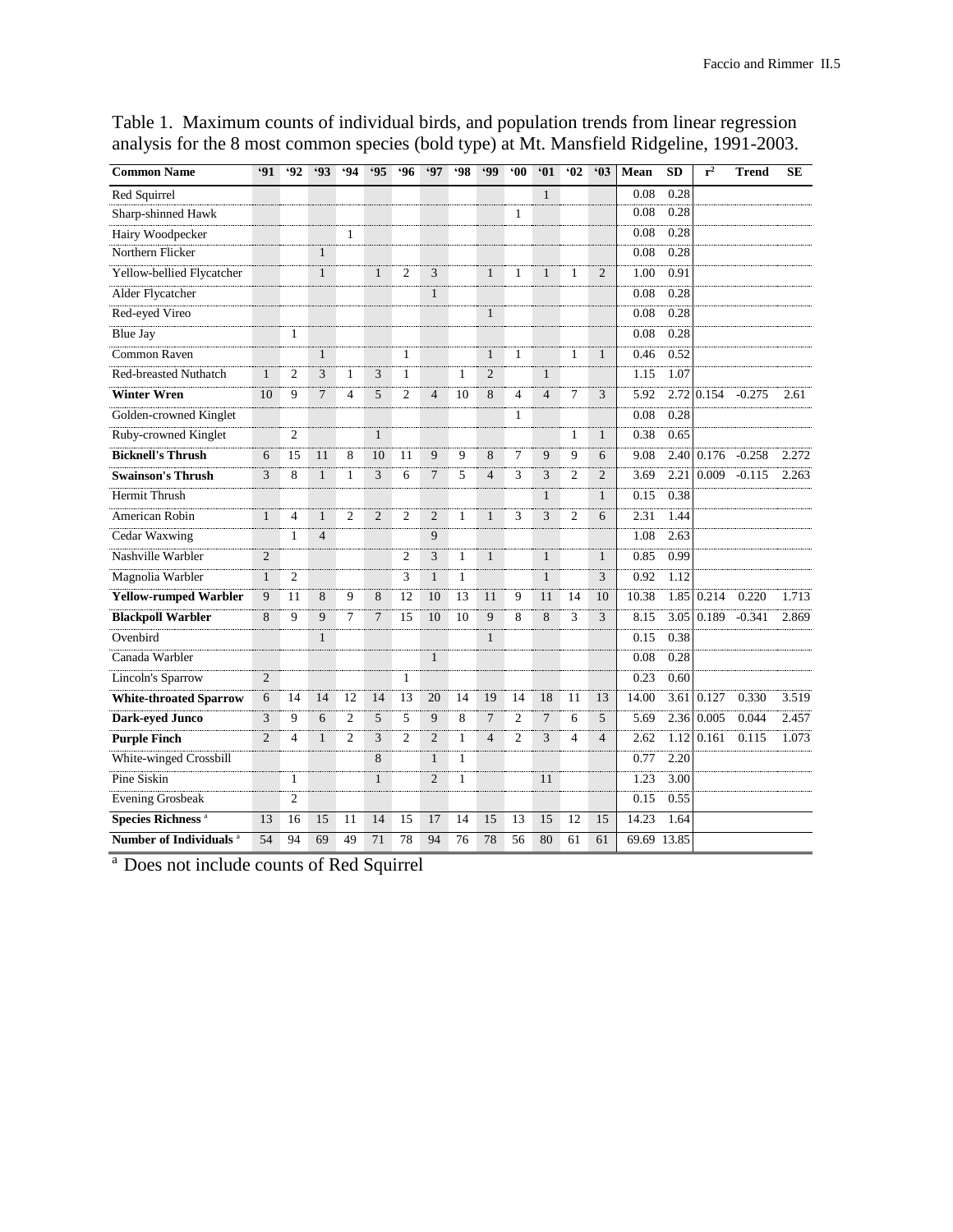| anarysis for the $\delta$ most common species (bold type) at Kanch Brook, 1995-2005.<br><b>Common Name</b> | <b>'95</b>     | .96            | <b>'97</b>                  | $-98$          | <b>499</b>     | $90^\circ$     | 91             | 92             | 03              | Mean  | <b>SD</b> | $r^2$ | <b>Trend</b> | <b>SE</b> |
|------------------------------------------------------------------------------------------------------------|----------------|----------------|-----------------------------|----------------|----------------|----------------|----------------|----------------|-----------------|-------|-----------|-------|--------------|-----------|
| Red Squirrel                                                                                               |                |                |                             |                | $\overline{4}$ |                | $\mathbf{1}$   |                | $7\phantom{.0}$ | 1.33  | 2.50      |       |              |           |
| Sharp-shinned Hawk                                                                                         |                |                |                             | 1              |                |                |                |                |                 | 0.11  | 0.33      |       |              |           |
| <b>Mourning Dove</b>                                                                                       |                |                |                             |                |                | 1              | $\mathbf{1}$   |                |                 | 0.22  | 0.44      |       |              |           |
| Ruby-throated Hummingbird                                                                                  |                |                |                             |                |                | 1              |                |                |                 | 0.11  | 0.33      |       |              |           |
| <b>Hairy Woodpecker</b>                                                                                    | $\mathbf{1}$   |                |                             |                |                |                |                |                |                 | 0.11  | 0.33      |       |              |           |
| Pileated Woodpecker                                                                                        |                |                |                             |                |                |                | $\overline{2}$ |                |                 | 0.22  | 0.67      |       |              |           |
| <b>Yellow-bellied Flycatcher</b>                                                                           | $\overline{4}$ | $\overline{4}$ | $\overline{4}$              | 3              | 3              | 4              | $\overline{2}$ | 4              | $\overline{4}$  | 3.56  | 0.73      | 0.036 | $-0.050$     | 0.763     |
| Red-eyed Vireo                                                                                             |                |                |                             | 1              |                |                |                |                |                 | 0.11  | 0.33      |       |              |           |
| <b>Blue Jay</b>                                                                                            | $\mathbf{1}$   |                |                             |                |                |                |                |                |                 | 0.11  | 0.33      |       |              |           |
| Common Raven                                                                                               |                | $\overline{4}$ | 3                           | $\overline{4}$ |                | 4              | 2              |                |                 | 1.89  | 1.90      |       |              |           |
| <b>Black-capped Chickadee</b>                                                                              | $\mathbf{1}$   |                |                             |                |                |                |                |                |                 | 0.11  | 0.33      |       |              |           |
| <b>Red-breasted Nuthatch</b>                                                                               | $\overline{7}$ |                | $\mathcal{D}_{\mathcal{L}}$ |                | 6              |                | $\overline{2}$ |                | $\overline{2}$  | 2.11  | 2.67      |       |              |           |
| <b>Winter Wren</b>                                                                                         | 8              | 3              | $\tau$                      | 10             | 9              | 10             | 5              | 5              | 9               | 7.33  | 2.50      | 0.012 | 0.100        | 2.657     |
| Golden-crowned Kinglet                                                                                     |                |                |                             | $\mathbf{1}$   | 3              | $\mathbf{1}$   |                | 3              |                 | 0.89  | 1.27      |       |              |           |
| Ruby-crowned Kinglet                                                                                       | 3              |                | 3                           |                |                | 3              |                |                | $\mathbf{1}$    | 1.11  | 1.45      |       |              |           |
| <b>Bicknell's Thrush</b>                                                                                   | 5              | 6              | $\overline{7}$              | 5              | 5              | 6              | $\overline{2}$ | 8              | $\mathbf{1}$    | 5.00  | 2.24      | 0.150 | $-0.317$     | 2.203     |
| <b>Swainson's Thrush</b>                                                                                   | 6              | 15             | 9                           | 5              | 3              | 4              | 8              | 11             | 10              | 7.89  | 3.82      | 0.000 | 0.017        | 4.086     |
| Hermit Thrush                                                                                              | 1              |                | 3                           |                |                |                |                |                |                 | 0.44  | 1.01      |       |              |           |
| American Robin                                                                                             |                | $\overline{2}$ | $\overline{2}$              | $\overline{c}$ | 1              | 1              | 1              | 1              | 3               | 1.44  | 0.88      |       |              |           |
| Cedar Waxwing                                                                                              |                |                |                             | 1              |                |                | $\mathbf{1}$   |                |                 | 0.22  | 0.44      |       |              |           |
| Nashville Warbler                                                                                          |                | $\mathbf{1}$   | 3                           | $\overline{c}$ | $\mathbf{1}$   | 3              |                | 3              | $\overline{4}$  | 1.89  | 1.45      |       |              |           |
| Northern Parula                                                                                            |                |                |                             |                |                |                |                |                | 1               | 0.11  | 0.33      |       |              |           |
| Magnolia Warbler                                                                                           | $\overline{2}$ | 4              | $\overline{4}$              | $\overline{2}$ | 3              | 5              | $\overline{4}$ | $\overline{2}$ | $\overline{4}$  | 3.33  | 1.12      |       |              |           |
| <b>Black-throated Blue Warbler</b>                                                                         | $\mathbf{1}$   |                |                             |                |                |                |                |                |                 | 0.11  | 0.33      |       |              |           |
| <b>Yellow-rumped Warbler</b>                                                                               | 5              | 6              | $\overline{4}$              | 5              | $\overline{7}$ | 11             | 9              | 11             | $8\,$           | 7.33  | 2.60      | 0.571 | $0.717**$    | 1.820     |
| <b>Blackpoll Warbler</b>                                                                                   | 9              | 9              | 15                          | 8              | 3              | 8              | $\overline{7}$ | 8              | $8\,$           | 8.33  | 3.08      | 0.116 | $-0.383$     | 3.098     |
| <b>White-throated Sparrow</b>                                                                              | 22             | 11             | 12                          | 9              | 8              | 7              | $\overline{7}$ | 10             | 10              | 10.67 | 4.58      | 0.394 | $-1.050*$    | 3.814     |
| Dark-eyed Junco                                                                                            | 9              | 5              | 3                           | $\overline{2}$ | 5              | $\overline{c}$ | 5              | 4              | $\overline{4}$  | 4.44  | 2.19      | 0.126 | $-0.283$     | 2.185     |
| Purple Finch                                                                                               | $\overline{2}$ | 1              | $\overline{4}$              | $\overline{4}$ | $\overline{2}$ | 4              | $\overline{4}$ |                | 6               | 3.00  | 1.87      |       |              |           |
| White-winged Crossbill                                                                                     | 8              |                | $\overline{2}$              |                | $\mathbf{1}$   |                | 6              |                |                 | 1.89  | 3.02      |       |              |           |
| Pine Siskin                                                                                                | 12             |                | 1                           |                | 7              |                |                |                |                 | 2.22  | 4.32      |       |              |           |
| Species Richness <sup>a</sup>                                                                              | 19             | 13             | 18                          | 17             | 16             | 17             | 18             | 12             | 15              | 16.11 | 2.37      |       |              |           |
| Number of Individuals <sup>a</sup>                                                                         | 107            | 71             | 88                          | 65             | 67             | 75             | 69             | 82             | 82              | 78.44 | 13.23     |       |              |           |

Table 2. Maximum counts of individual birds, and population trends from linear regression analysis for the 8 most common species (bold type) at Ranch Brook, 1995-2003.

<sup>a</sup> Does not include counts of Red Squirrel

 $*$ <sup>\*</sup> *P* = 0.019

 $* P = 0.070$